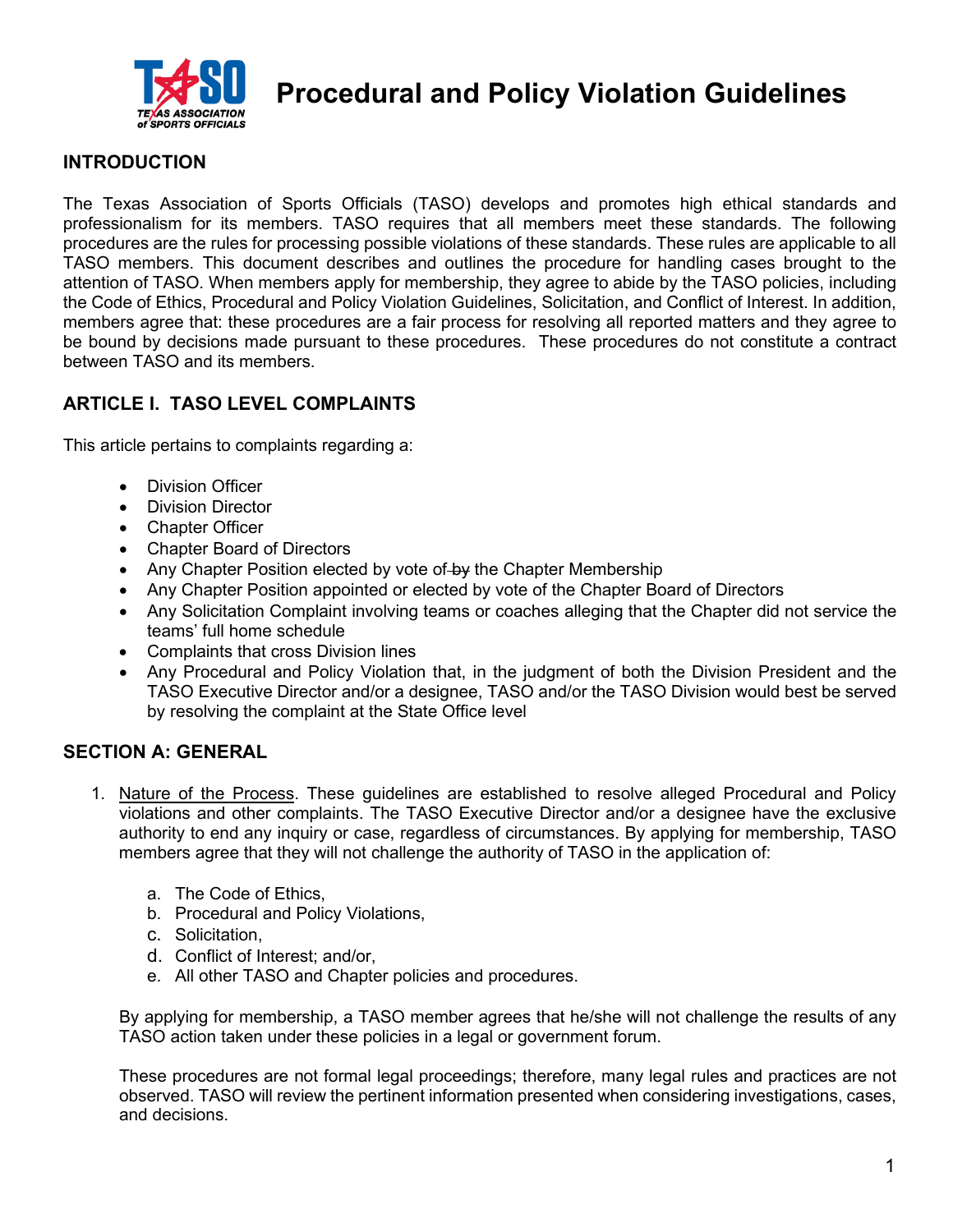The TASO Procedural and Policy Violation Guidelines are designed to operate without the assistance of attorneys. An attorney, at the party's sole expense, may represent any party. If, however, a party has retained an attorney, that party and attorney may be directed to communicate with TASO only through the TASO Executive Director or TASO Legal Counsel.

- 2. Participants. The TASO Executive Director and/or a designee, the Division President, a TASO Hearing Panel, the Division Board of Directors and/or the TASO Board of Directors may decide policy and procedural violations. A TASO member who is the subject of a policy and/or procedural complaint or investigation will be, and is identified as, the respondent in these rules. The person(s) initiating a complaint concerning a member will be, and is identified as, the complainant(s).
- 3. Policy and Procedural Complaint Charge Statement. Any member, non-member (*i.e.,* Athletic Director, Coach, and/or other School Administrator) and/or, in appropriate cases, the TASO Staff, and/or TASO Division Board, may initiate a case and act as a complainant. A complainant other than a TASO member must: contact the TASO Executive Director and request a Policy and Procedural Complaint Statement form; complete the information requested on the Complaint Statement and then submit the completed Complaint Statement to the TASO Executive Director. Each Complaint Statement must include a detailed written description of the factual allegations supporting the charge(s). The TASO Executive Director and/or Division President may complete the TASO Complaint Statement for non TASO members based on written statements.
- 4. Time Requirements. TASO will make every effort to follow the time requirements set forth in this document. However, TASO's failure to meet a time requirement will not prohibit the final resolution of any complaint. Complainants and respondents are required to comply with all time requirements specified in this document. The TASO Executive Director and/or a designee, or Division President may grant an extension of time or postponement if a timely written request explains a reasonable cause.
- 5. Litigation/Other Proceedings. TASO may accept and resolve policy and procedural complaints when civil litigation or other proceedings related to the complaint have been, or are presently, before a court or regulatory agency. TASO also may continue or delay complaints in such cases.
- 6. Improper Disclosure/False or Misleading Responses. Any failure to disclose pertinent information or any misleading disclosure by a TASO member with respect to a complaint charge, criminal case, disciplinary proceeding, and/or similar matter concerning him/her may constitute a policy and procedural violation and may result in a separate Policy and Procedural Complaint.
- 7. Time Limitations Concerning Complaints. TASO will not accept Policy and Procedural Complaints that occurred in a time greater than thirty (30) days from the later of:
	- a. Filing a Complaint; or,
	- b. First knowledge of the alleged violation.
- 8. Confidentiality of Information. To protect the privacy of the parties to a complaint case, all material prepared by or submitted to TASO will be confidential. An exception will be made if a release of information or documents is authorized by these rules. Until a complaint case has been closed or finalized, all parties to the complaint must maintain the

confidentiality of all information related to the complaint, including its existence, consistent with these guidelines. If any party discloses information related to the complaint case contrary to these guidelines, the TASO Executive Director, Division President, and/or Review Hearing Panel may terminate the complaint if such disclosure is by the complainant; or may impose any sanction included within these guidelines if such disclosure is by the respondent.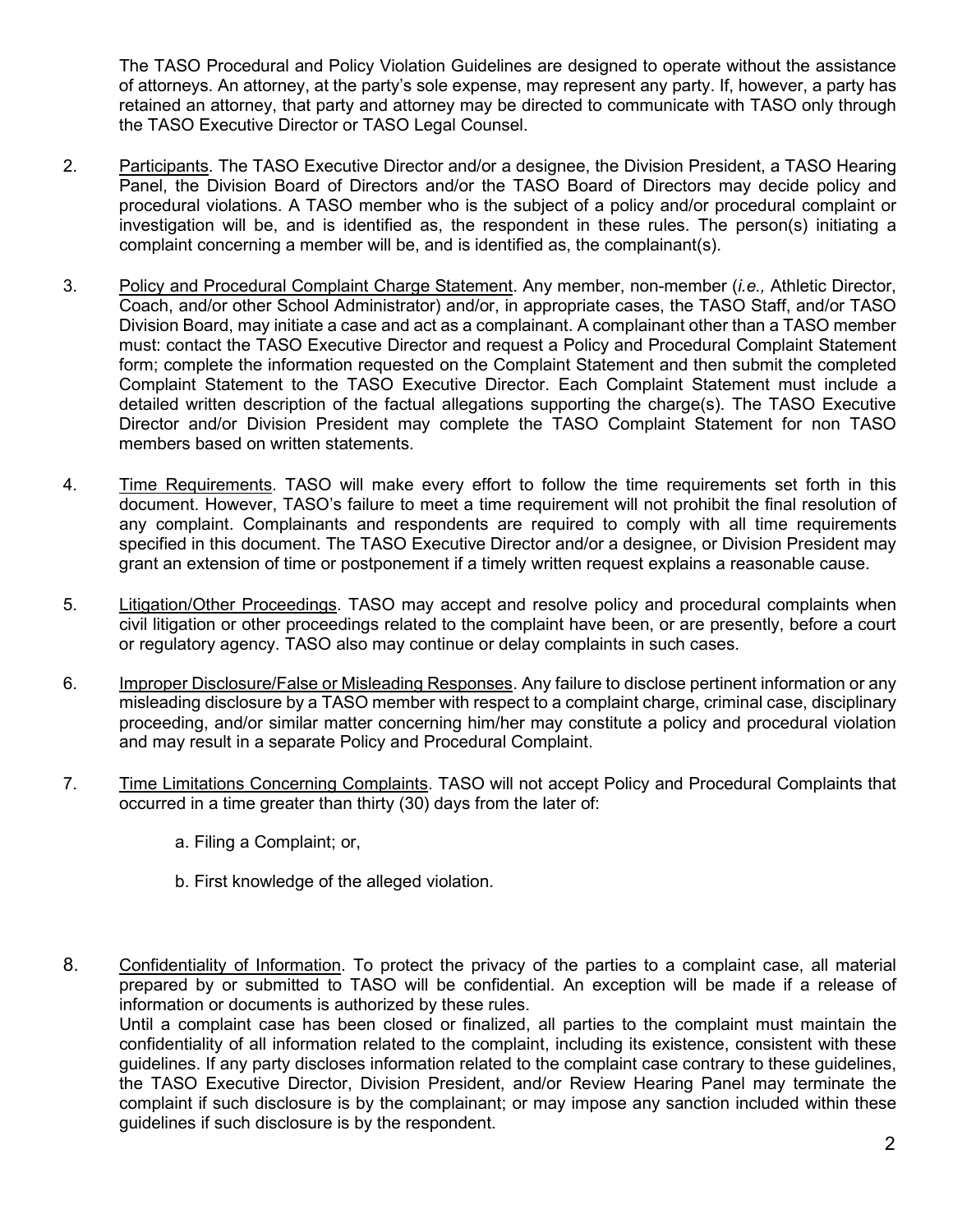### 9. Confidentiality of Certain Complainants or Witnesses

- a. TASO, as well as each Division, shall determine and set out in its By-laws, Policies or Operating Procedures the person or persons (President/Committee Chair/specific vote of board or committee) necessary to determine that, in the best interest of the sport (not a chapter or individual members), the identity of a complainant or witness should not be disclosed to a respondent or other persons, provided that the respondent shall be furnished with the full statement of such undisclosed person as used by the decision making body and the respondent shall be provided the opportunity to submit written questions to the decision making body for submission to the undisclosed person or persons. For TASO, the Executive Director and/or a designee will make this decision.
- b. The Panel or Board for the Hearing that is responsible for making the decision as to confidentiality may alter or modify the questions submitted to clarify or to eliminate duplicate, argumentative, or irrelevant questions, as well as questions designed primarily to determine the identity of the undisclosed person before submission to the undisclosed person. The respondent shall be provided with copies of the questions as submitted and an opportunity to supplement. Questions that go to the heart of the respondent's defense may be reworded but not omitted. Questions may be added provided both questions and answers are made available to the respondent within a seven (7) day limit.
- c. The Panel or Board for the Hearing shall not consider the testimony or evidence of an undisclosed person who did not provide written responses to questions specifically sent to them under this section.
- 10. Failure to Cooperate. If any party refuses to fully cooperate or participate with TASO or its representatives, and it is determined that the lack of cooperation was without good cause, TASO may take the following actions:
	- a. The TASO Executive and/or a designee, Division President, Hearing Panel, and/or TASO or Division Board of Directors may terminate the complaint of an uncooperative complainant.

b. If a respondent is uncooperative, the Complaint Review Panel and/or the TASO or Division Board of Directors may impose any sanction included within these rules. No appeal of such TASO actions is permitted.

- 11. Resignation or Non-Renew. Should a respondent attempt to relinquish TASO membership during any inquiry or case, TASO reserves the right to continue the matter to a final resolution according to these guidelines or resume the process when membership is reinstated.
- 12. Division Complaints Review Panel When a complaint is accepted by the Division President and the TASO Executive Director or his/her designee, the Division President shall appoint a Complaint Review Panel to make the initial determination. The Panel shall consist of three (3) members of the Division Board to review the Complaint. One of these three (3) Panel Members shall be either the Division President, President-Elect, Vice President, or Immediate Past President who shall serve as Chair of the Panel. The Panel members may vary for each complaint, however if there is more than one related complaint against the same person, one Panel may review and make the initial determination on all the related complaints. If the complaint is filed against the Division President or he/she is unavailable, the President-Elect or Vice President may take the place of the Division President.
- 13. Complaints against the Executive Director will be referred to the TASO Board Chair and Vice Chair.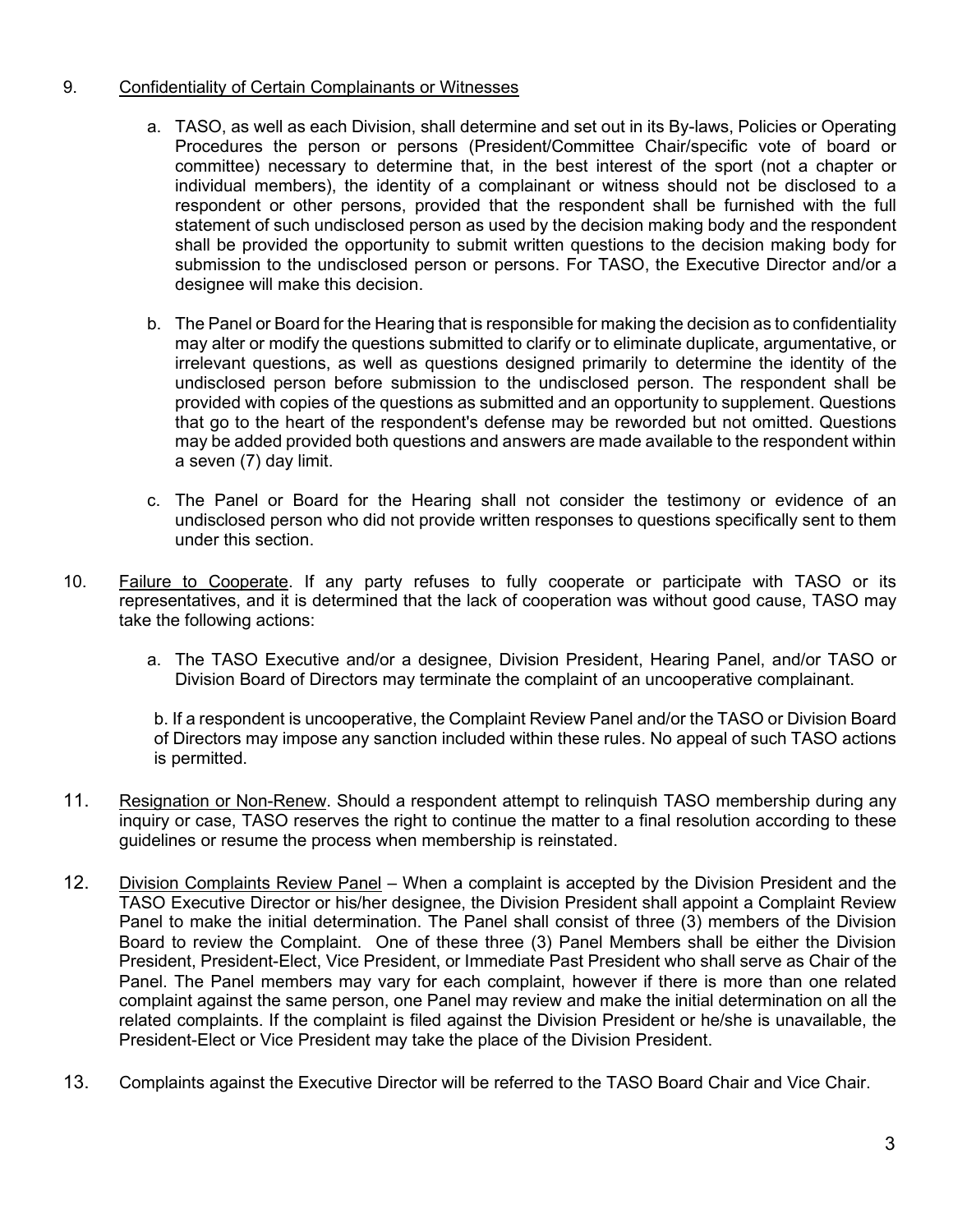14. If a member is found in violation of the requirement to report an arrest, criminal charge, or conviction, the Division President and the Executive Director, or his/her designee may suspend the member for a period of time that is equal to the time the member officiated after the arrest/charge and when the arrest/charge was discovered by TASO. Additional sanctions, such as games suspensions may also be included.

## **SECTION B: PROCESS**

- 1. Filing the Complaint: The complainant should complete a Policy and Procedural Complaint Statement (PPCS) and return the completed form to the TASO Executive Director and/or a designee. The PPCS may be found on the TASO web site or requested from the TASO office.
- 2. Acceptance/Rejection of Charges:

a. Charge Acceptance. The TASO Executive Director and/or a designee and Division President of the respondent will review each charge presented in a Policy and Procedural Complaint Statement submitted by a complainant and then determine if it will become the subject of a formal Complaint and Investigation. The following criteria will be considered to determine if a charge is accepted or rejected if:

- (1) A proven charge would constitute a violation of any TASO Policy,
- (2) The passage of time since the alleged violation requires that the complaint be Rejected,
- (3) Relevant, reliable information or proof concerning the charge is available,
- (4) The complainant is willing to provide proof or other information to TASO concerning the complaint; and,
- (5) The charge appears to be justified or insupportable, considering the proof available to TASO.
- b. The TASO Executive Director and/or a designee and Division President will determine whether the charge(s) and available proof support a formal Complaint, and upon such determination, will issue a formal Complaint Notice.
- c. Complaint Rejection. If BOTH the TASO Executive Director and/or a designee and Division President determines that an allegation should not become the subject of a formal Complaint, they will reject the charge(s). The TASO Executive Director and/or a designee will notify the complainant of the rejection in writing, including the reason(s) for the rejection.

d. If the Complaint is accepted by both the Division President and the Executive Director (or their respective designees), they may suspend the respondent's game/match schedule pending the outcome of the Complaint if they believe it is in the best interest of TASO and the TASO Division.

- 3. Appeal of Charge Rejection Determination. Within fourteen (14) days of the mailing date of a charge rejection letter, the complainant may appeal to the Division Board. In order to have the Division Board reconsider the rejection, a complainant must state in writing the following:
	- a. The procedural errors possibly made by the Executive Director and/or a designee and Division President with respect to the charge rejection, if any,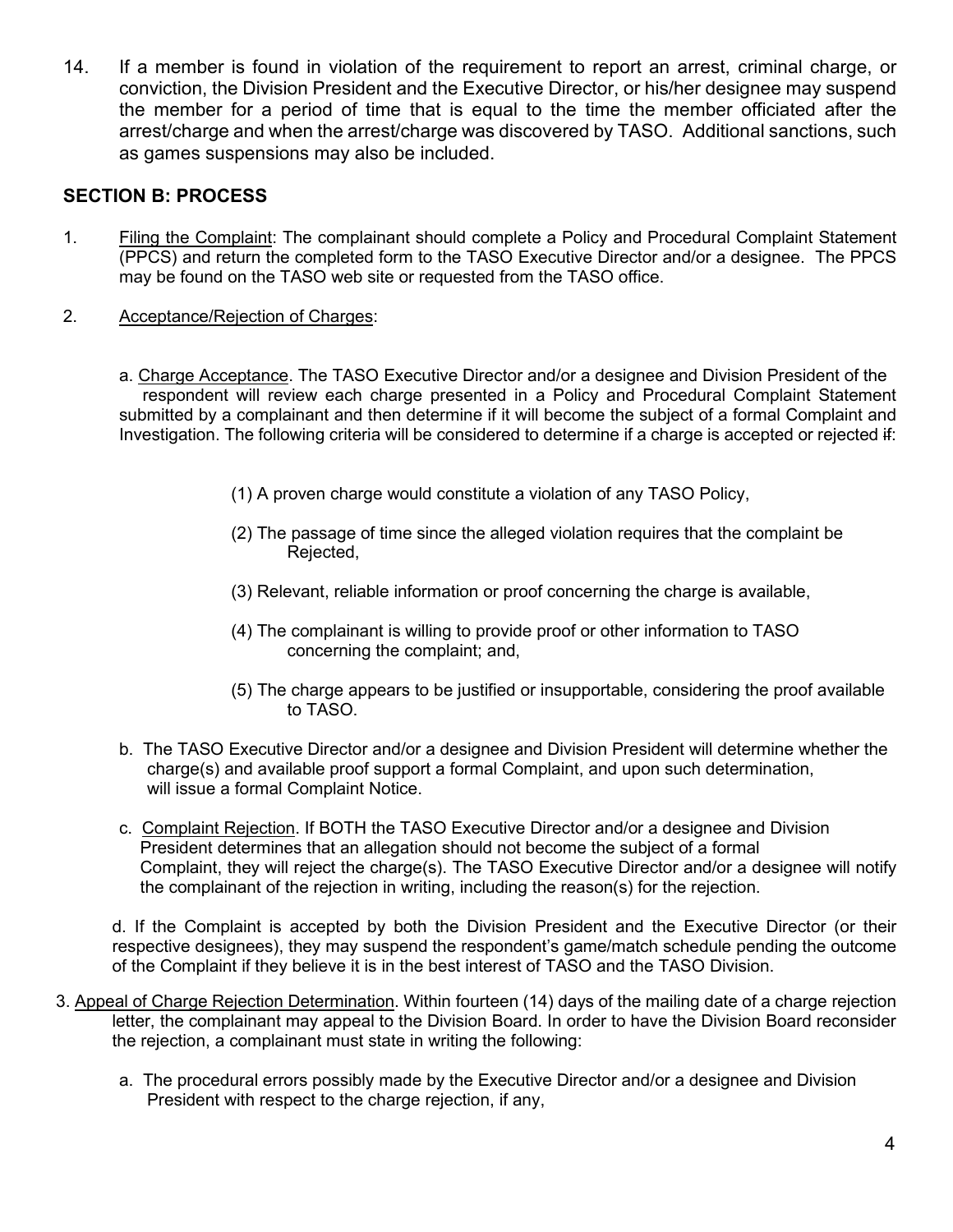- b. The specific provisions of a TASO Policy that is believed to have been violated; and,
- c. The specific information believed to support the acceptance of the charge(s).

The Division Board will consider and decide any charge rejection appeal at the next scheduled Board meeting, and such decision cannot be appealed.

- 4. The Investigation:
	- a. Complaints and Investigation Notices. After a charge is accepted, the Executive Director and/or a designee will issue a formal Complaint and Investigation Notice identifying each violation alleged and the supporting factual basis for each complaint. This notice will be delivered to the respondent, at the last known address in the TASO records, by e-mail, regular mail return receipt requested, or other verifiable delivery service.
	- b. The TASO Executive Director or his/her designee will request all concerned parties to provide written statements concerning the charge. The written statements will be referred to the Hearing Review Panel. After reviewing the statements, the Panel will decide if a determination may be made based on the written statements. If the Panel concludes that an Investigator should be utilized, the Panel Chair shall advise the Executive Director or his/her designees who will assign the complaint to a TASO Investigator. The assigned Investigator shall have no prior knowledge of the complaint, shall not be a member of the complainant's or respondent's chapter or have a personal relationship with the complainant, respondent, or a potential witness. The Investigator may be a current or former TASO member or, if the Executive Director believes it is in the best interest of TASO, an independent investigator may be acquired.
		- 1. The Investigator will first contact the complainant and introduce himself/herself as the Investigator, confirm the facts contained in the PPCS, identify any potential witnesses or anyone else that may have direct knowledge of the complaint.
		- 2. The Investigator will then contact the respondent and obtain a statement concerning the complaints outlined in the PPCS and identify any potential witness or anyone else that may have direct knowledge of the complaint.
		- 3. The Investigator will then contact and obtain a written or recorded (with permission) statement from each witness or person with direct knowledge previously identified.
		- 4. The contacts outlined in 1., 2. and 3. above may be by phone, e-mail, personal interview, recorded (with permission) or any combination. The Investigator must get prior approval from the TASO Executive Director and/or a designee before incurring any expenses. All approved expenses will be reimbursed to the Investigator upon submission of a TASO Expense Report with proper documentation.
		- 5. After obtaining statements from all parties concerned, the Investigator will prepare a written report that contains:
			- (a) A summary of the complaint,
			- (b) A summary of the statements from the respondent and each witness,
			- (c) Copies of the statements from the respondent and each witness; and,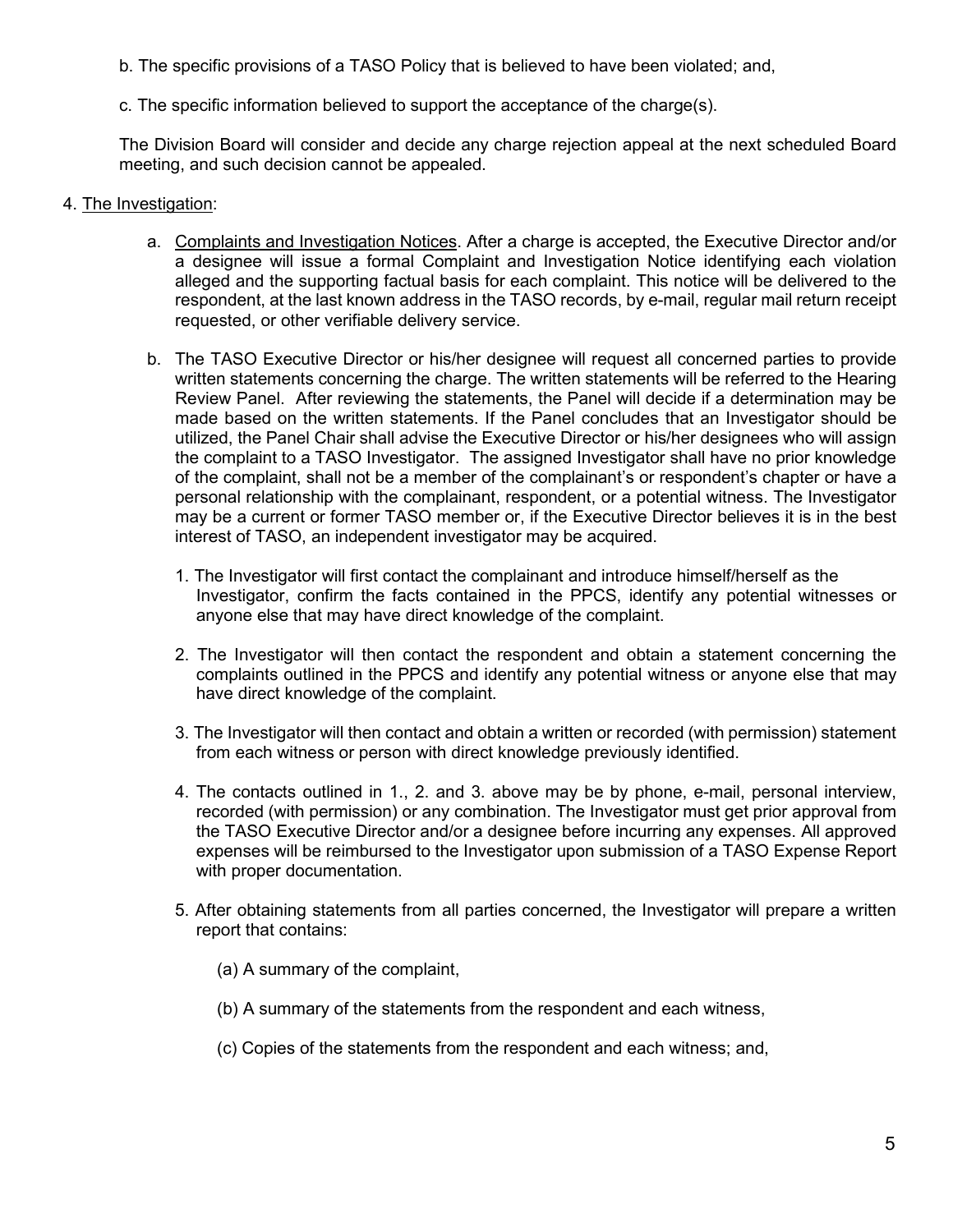(d) The Investigator's recommendation which may or may not recommend a determination and suggested disciplinary action. If so, the recommendation will be presented in a separate document other than the report.

### 5. Range of Disciplinary Action.

Penalties may range from private reprimand to expulsion, and may include fine, probation, suspension, reduction of any classification, or any combination of the above deemed appropriate by the decision-making body.

### 6. Resolution.

a. The Executive Director and/or a designee will review the Investigator's report and provide a copy to both the complainant(s) and respondent(s). All will have two (2) weeks to respond back to the Executive Director and/or a designee to address any disagreements they may have with the report. All communication will be to the Executive Director and/or a designee and there shall be no communication with the Investigator. The complainant and respondent shall not disclose any information contained in the Investigator's report to any other party.

b. The Executive Director and/or a designee shall forward all documents and/or recordings to the Panel who will determine any and all disciplinary action. The Panel Chair shall provide the Executive Director the Panel's determination in writing. The Executive Director or his/her designee will forward the Panel's determination to the complainant(s) and respondent(s). This notice will be delivered to the respondent(s) and complaint(s), at the last known address(es) by regular mail or other verifiable delivery service.

### 7. Acceptance/Rejection of Disciplinary Action.

- a. The respondent will have fourteen (14) days from the date the disciplinary action notice was sent to advise the Executive Director and/or a designee in writing of acceptance or rejection of the proposed disciplinary action.
- b. If the respondent accepts the proposed disciplinary action, then the penalty is enacted, and the matter is deemed closed.
- c. The respondent may reject the proposed disciplinary action and have the case determined by the Division Board.

### 8. Division Board Hearing.

- a. The Division President will schedule the Hearing either at the next meeting of the Division Board, a conference call, or a web service (*i.e.*, Zoom, Skype, WebEx, etc.).
- b. The Panel members may be included in the appeal hearing but shall not vote in the appeal.
- c. The Executive Director and/or a designee will provide the Division Board a copy of the Panel or Investigator's report(s) and the proposed disciplinary action recommended by the Panel.
- d. The respondent(s) and complainant(s) will have the opportunity to address the Division Board. The meeting may be held in person or conference call. If either party is not available at the scheduled hearing time, they may send a statement to the Executive Director and/or a designee who will distribute it to the Division Board.
- e. The Division Board may accept the action recommended by the Panel or may revise the action in any manner it deems necessary.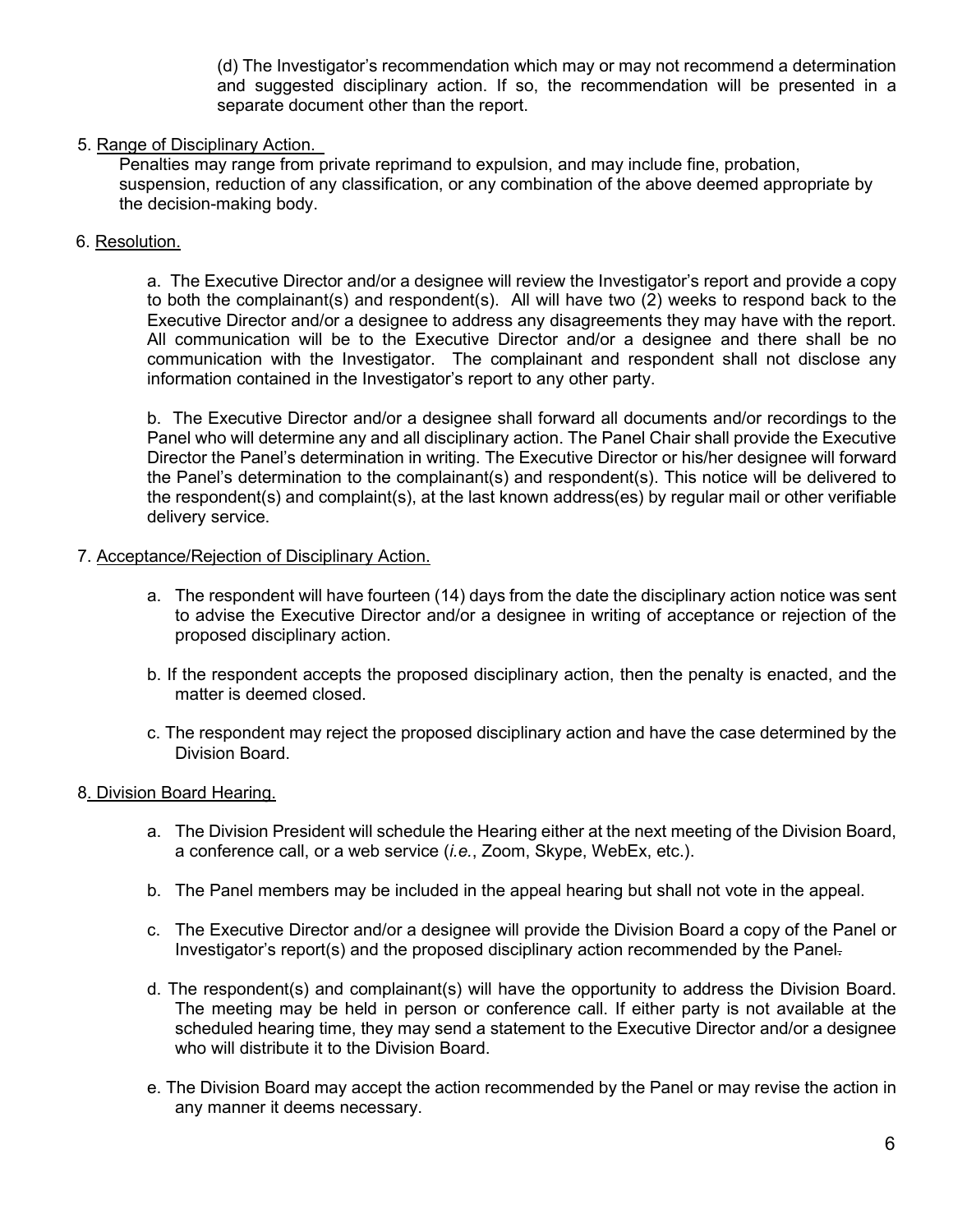- e. The Executive Director and/or a designee will notify both the respondent(s) and complainant(s) of the Division Board's decision to be delivered at the last known address(es) by email, regular mail or other verifiable delivery service, return receipt requested.
- 9. Acceptance/Rejection of Board Disciplinary Action.
	- a. The respondent will have fourteen (14) days from the date the disciplinary action notice was sent to advise the Executive Director in writing of acceptance or rejection of the Division Board's disciplinary action.
	- b. If respondent accepts the proposed disciplinary action, then the punishment is enacted, and the matter is deemed closed.
	- c. The respondent may reject the proposed disciplinary action and have the case determined by the TASO Board.

### 10. TASO Board Hearing.

- a. The TASO Board Chairman will schedule the hearing either at the next meeting of the TASO Board or may conduct the hearing via conference call (or another web-based option).
- b. The Executive Director and/or a designee will provide the TASO Board a copy of the Panel's or Investigator's report(s), if one is used, and the proposed disciplinary action recommended by the Division Board.
- c. The respondent(s) and complainant(s) will have the opportunity to address the TASO Board via whatever form the meeting is held. If either party is not available at the scheduled hearing time, the respondent(s) or complainant(s) may send a statement to the Executive Director, who will distribute it to the TASO Board.
- d. The TASO Board may accept the action recommended by the Division Board or may revise the action in any manner they deem necessary.
- e. The Executive Director and/or a designee will notify both the respondent(s) and complainant(s) of the TASO Board's decision to be delivered at the last known address(es) by email, regular mail or other verifiable delivery service, return receipt requested.
- f. The decision of the TASO Board is final and there is no further appeal.
- 11.Attorneys' Fees. If any litigation is initiated by the respondent(s) or complainant(s) against another party relating to these Policies and Procedures, the subject matter hereof, or any resulting disciplinary action, the prevailing party in such litigation shall be entitled to recover, in addition to all damages allowed by law and other relief, all court costs and reasonable and necessary attorneys' fees incurred in connection therewith.

# **ARTICLE II CHAPTER LEVEL COMPLAINTS**

## **SECTION A: GENERAL**

1. Complaints involving Chapter members shall be resolved by one of the following methods: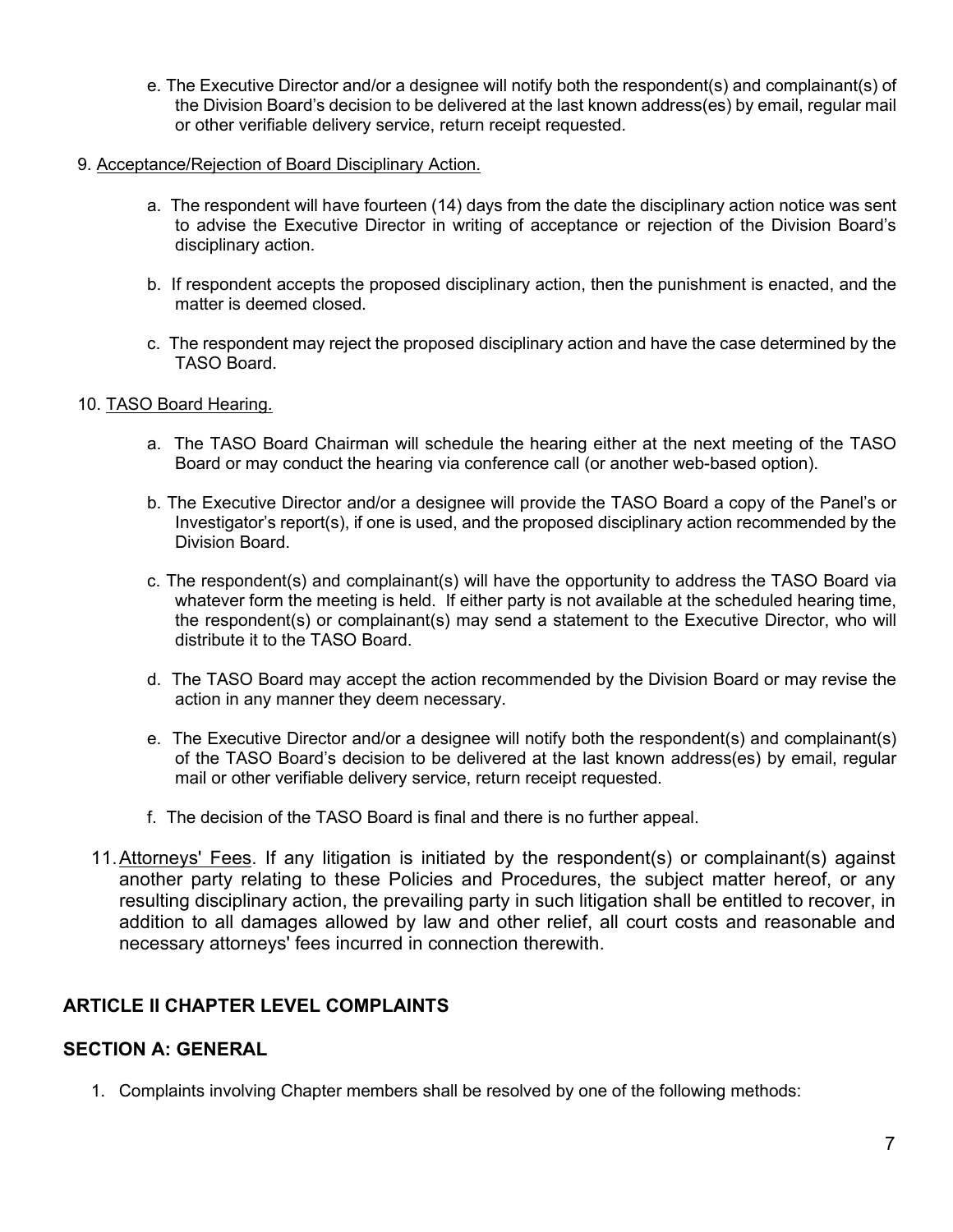- a. By any reasonable manner set forth in the Chapter By-laws if the matter is reconciled with no sanctions to an individual,
- b. By a due process hearing which includes:
	- 1. Timely notice,
	- 2. An opportunity to appear before the decision-making authority,
	- 3. Presentation of witnesses in their behalf to give information; and,

4. The option to cross-examine witnesses providing information against them in the event there could be Chapter sanctions pending.

- 2. The initial decision-making body may be one of the following:
	- a. The Chapter Board of Directors,
	- b. A subcommittee of Chapter Board members,
	- c. A committee of Chapter members.
- 3. Chapter By-laws must contain procedures for selecting a subcommittee of Chapter Board members, or a committee of Chapter members (each hereinafter called "committee"), and for determining the number of persons to sit on the committee.
- 4. Chapter Options:
	- a. The Chapter may reserve all disciplinary or ethics matters for determination by the full Chapter Board of Directors,
	- b. Committee powers may be limited to investigation with a report to the full Chapter Board of Directors,
	- c. The Chapter may delegate decision-making authority to a committee,
	- d. The Chapter may require the first level of appeal of a committee decision be to the full Chapter Board of Directors or directly to the Division level,
	- e. The Chapter Board may choose to make the decision of the committee final as to disposition within the Chapter, or the Chapter may make the committee decision appealable to the full Chapter Board of Directors,
	- f. There shall be no more than one committee within any one Chapter with ethics/policy and procedural violation responsibility.
- 5. "Notice" means written notice, mailed "Certified Mail Return Receipt Requested" to the respondent at the most recent address furnished to the Chapter Secretary, e-mailed to the most recent e-mail address furnished to the Chapter Secretary, or hand delivered to the respondent that shall contain the following:
	- a. Date or dates of alleged infraction(s),
	- b. Description of alleged infraction(s),
	- c. Name of person initiating action unless determined to be confidential in accordance with following rules governing same,
	- d. Identification of provision of constitution, bylaws, or rules involved,
	- e. The day, time and location of the hearing,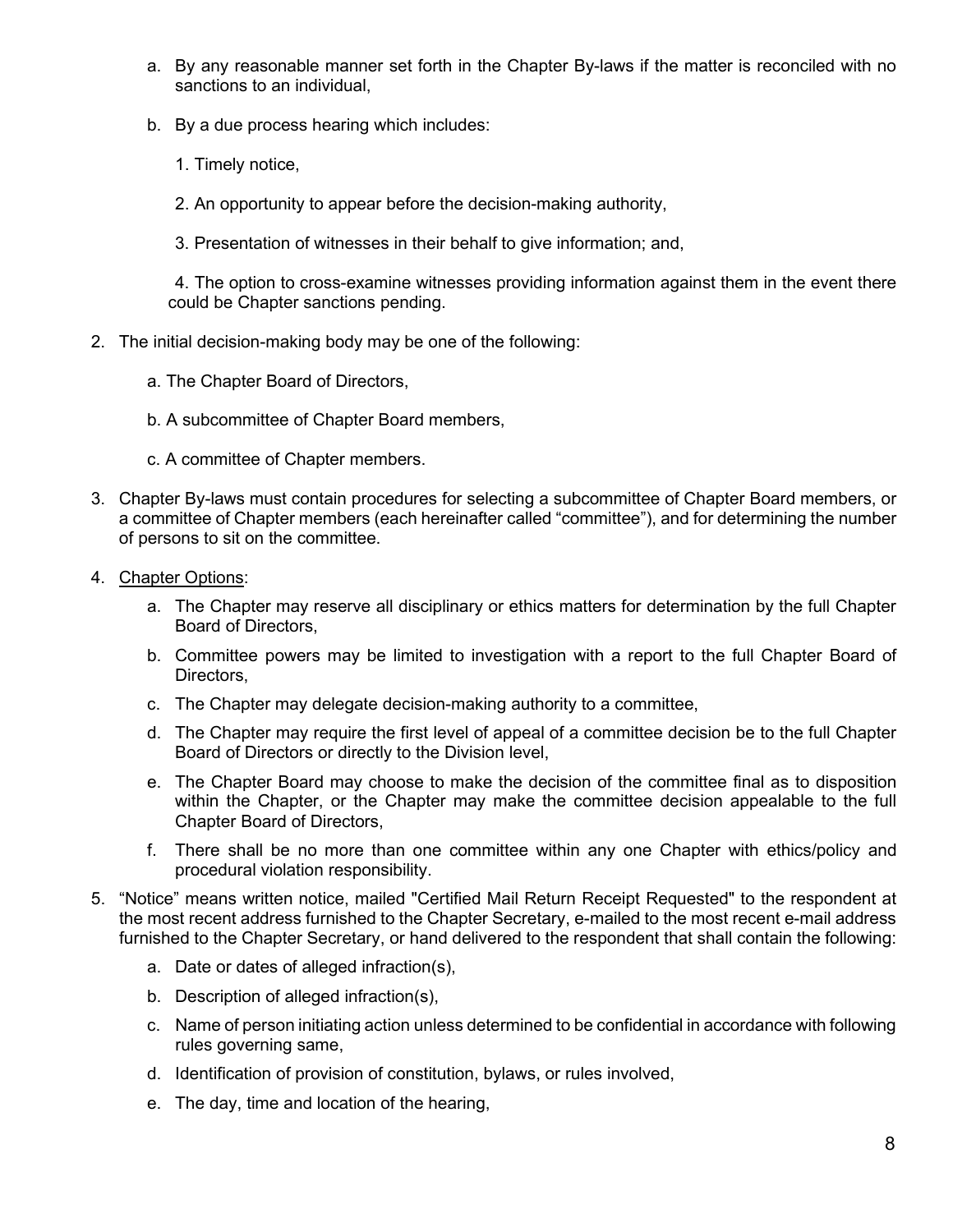- f. The range of action that may be taken as a result of the proceedings; and,
- g. In the absence of good cause shown, that failure to attend the hearing will terminate the respondent's rights to appeal any disciplinary decision of the committee.
- 6. A respondent shall be given not less than five (5) days' notice of any Chapter hearing, which might result in action adversely affecting the respondent.
- 7. Notice by "Certified Mail Return Receipt Requested" shall be presumed to be received by a respondent five (5) days after deposit in the U.S. Mail, postage prepaid, and addressed to the respondent's address contained in the official roster book of the Chapter or Division. Notice by e-mail will be presumed received by a respondent two (2) days after sent and addressed to the respondent's e-mail address contained in the official roster book of the Chapter or Division.
- 8. At any stage during which new testimony or evidence is to be presented to a decision making body, the respondent shall be afforded a reasonable opportunity to be present during all proceedings involving evidence or testimony, the right to have another person represent them or to be represented by legal counsel, the right to a full disclosure of all evidence presented to the decision making body, or to a member of the decision making body, the opportunity to controvert all evidence against them, the opportunity to present witnesses in their behalf, and the right to cross examine all adverse witnesses, subject to limitations necessary to protect the confidentiality of a complainant or witness to be set out below. These hearings may be in a face-to-face meeting, video conference or teleconference.
- 9. Persons who initiate an inquiry shall be afforded a reasonable opportunity to be present during all proceedings involving evidence or testimony, the right to have another person represent them or to be represented by legal counsel, the right to a full disclosure of all evidence presented to the decision making body, or to a member of the decision making body, the opportunity to present witnesses in their behalf and the right to cross examine all respondent's witnesses, subject to limitations necessary to protect the confidentiality of a complainant or witness to be set out below.
- 10. The hearing should be conducted generally in accordance with Robert's Rules of Order, Newly Revised. However, bearing in mind the requirement of a basic sense of fairness, the chair may conduct the meeting in any way that results in a fair and orderly proceeding.
- 11. Rules of civil or criminal courts do not apply and hearsay evidence, affidavits, parole, and other forms of evidence not normally admissible in courtrooms may be admissible, provided disclosure is made to the respondent who shall have a reasonable opportunity to controvert such evidence.
- 12. The presiding officer is responsible for ensuring an accurate record is made of all hearings and that such record is available to all parties so long as an appeal is permissible under these guidelines. Failure to make and maintain an adequate record may be grounds for dismissal of a matter and/or the initiation of a separate Procedure and Policy Violation against the person who failed to maintain accurate records.
- 13. Any person displaying disruptive conduct, including legal counsel, may be barred from the proceeding.
- 14. Confidentiality of Certain Complainants or Witnesses
	- a. TASO, as well as each Division and/or Chapter, shall determine and set out in its By-laws the person or persons (President/Committee Chair/specific vote of board or committee) necessary to determine that in the best interest of the sport (not chapter or individual members), the identity of a complainant or witness should not be disclosed to a respondent or other persons provided the respondent shall be furnished with the full statement of such undisclosed person as used by the decision making body and the respondent shall be provided the opportunity to submit written questions to the decision making body for submission to the undisclosed person or persons.
	- b. The Hearing Chairperson is responsible for making the decision as to confidentiality and may alter or modify the questions submitted:
		- 1. To clarify,
		- 2. To eliminate duplicate, argumentative, or irrelevant questions; or,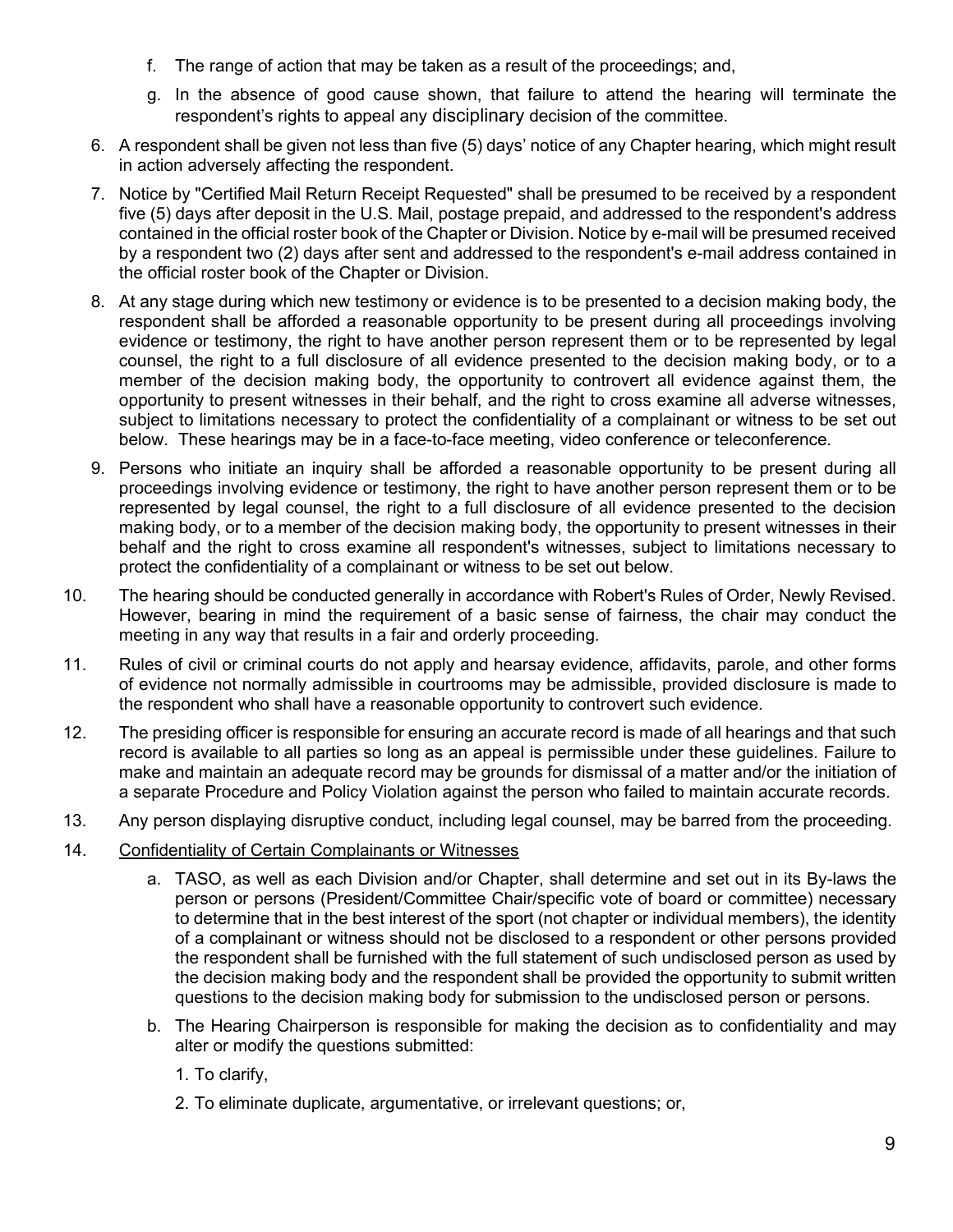3. To eliminate questions designed primarily to determine the identity of the undisclosed person prior to submission to said person.

The respondent shall be provided with copies of the questions as submitted and an opportunity to supplement. Questions that go to the heart of the respondent's defense may be reworded but not omitted. Questions may be added provided both questions and answers are made available to the respondent within 7-days of the notification.

c. The hearing body shall not consider the testimony or evidence of an undisclosed person who did not provide written responses to questions provided to them under this section.

### 15. Time Limits

- a. In the absence of a specific request from the Division Board, TASO, the University Interscholastic League (UIL), or the Texas Association of Private and Parochial Schools (TAPPS), a Chapter may not discipline a respondent for an event that occurred more than one year to the initiation of the request.
- b. In the absence of good cause shown, a Division or Chapter should complete its investigation and hearing process within 180-days of the occurrence of the event or within 90-days of the disclosure of the event on which the charge was made, whichever is later.

Good cause shown would include delays requested by the respondent or necessitated by verified illness sufficient to prohibit participation by necessary persons. However, due to the fact that TASO uses volunteer members as investigators and hearing committees, exceeding this time limit shall not be used to terminate the process.

c. At the Chapter level, a respondent shall have thirty (30) days within which to present an appeal to the next highest level of a decision resulting in action detrimental to the respondent.

#### 16. Chapter Appeals

- a. Final Chapter level action may be appealed to the Division. The respondent shall have fourteen (14) days to make the appeal. The appeal shall be made in writing to the District Director and the Division President.
- b. The respondent's District Director shall review all appeals to the Division for compliance with these procedures and to ensure basic fairness to all parties and, within ten (10) days, shall either return the appeal to the Chapter with a written explanation of the procedures the Chapter failed to follow or forward the appeal to the appropriate Division Board.
- c. If the District Director finds errors in the Chapter process, the Chapter should take such corrective action, as recommended by the District Director, within thirty (30) days or the matter shall be terminated in favor of the respondent.
- d. The appropriate TASO body shall set the matter for hearing not more than ninety (90) days after receiving notice of the appeal from the respondent.
- e. The Chapter shall provide copies of all records including proposed disciplinary action to the District Director within ten (10) days of being notified of the appeal.

#### 17. Division Board Appeal Hearing.

- a. The Division President will schedule the hearing either at the next meeting of the Division Board or conduct the hearing via conference call.
- b. The Executive Director will provide the Division Board a copy of Chapter's records and the proposed disciplinary action recommended by chapter.